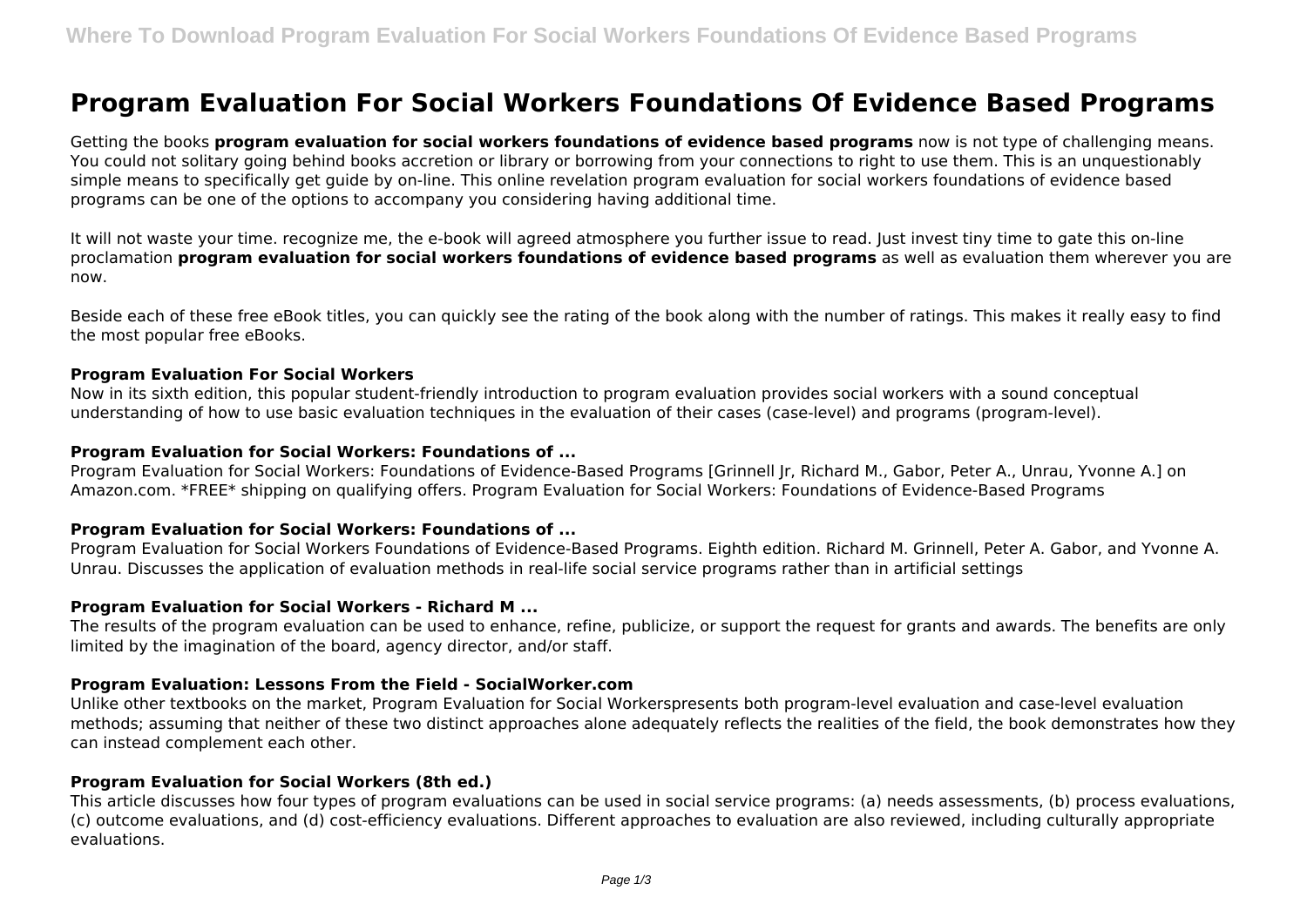## **Program Evaluation - Encyclopedia of Social Work**

A form of appraisal, using valid and reliable research methods, that examines the processes or outcomes of an organization that exists to fulfill some social needs. Program is an organized collection of activities designed to reach certain obuectives

### **Program Evaluation (Social Work)**

Social workers engaged in program evaluation look at the impact of an intervention program on the group of clients or client systems it serves. Rather than providing feedback about an individual client or client system, the feedback concerns multiple clients engaged in the intervention program.

## **Module 1 Chapter 3: Practice Evaluation as Evidence ...**

is about how the evaluation is carried out, how it affects the program, and what roles the evaluators assume. We present here a participatory model of evaluation that responds to the distinct challenges of evaluating social programs and promotes evaluation as a means for organizational learning.

## **evaluating social programs - Racial Equity Tools**

Evaluating Program and Practice Effectiveness Evaluation provides the information necessary to examine how well a program or initiative is being implemented and determine whether that program is achieving desired results.

# **Evaluating Program and Practice Effectiveness - Child ...**

methods of analysis to social work problems, EBP in the areas of health and mental health moves to the forefront of the profession. The reasons for employing evaluation procedures include meeting requirements by the employing agency, providing a method of accountability, and conducting program evaluation.

## **Social Work Practitioners and Practice Evaluation: How Are ...**

the MSW social work student who individually engages in a Plan B project. The Plan B format accomplishes several aims which include: a. A program evaluation and case presentation format that is rigorous for all MSW students, b. A practice experience and program evaluation format that offers greater uniformity for students with

## **PROGRAM EVALUATION PROJECT Plan B Format for MSW Students**

What is Program Evaluation? Throwing a group of professional evaluators together in a room and asking, "What is program evaluation?" would likely result in a lively discussion and a variety of answers that, while not necessarily contradictory, would demonstrate the depth, diversity and complexity of this field of study and practice.

## **What is Program Evaluation? - Social Solutions**

Unlike other textbooks on the market, Program Evaluation for Social Workers presents both program-level evaluation and case-level evaluation methods; assuming that neither of these two distinct approaches alone adequately reflects the realities of the field, the book demonstrates how they can instead complement each other.

## **Program Evaluation for Social Workers: Foundations of ...**

5.02 Evaluation and Research Overview Revisions to section 5 of the NASW Code of Ethics, which focuses on social workers' responsibilities to the social work profession, were limited to standard 5.02, Evaluation and Research.There are now 16 standards in this section with the inclusion of new